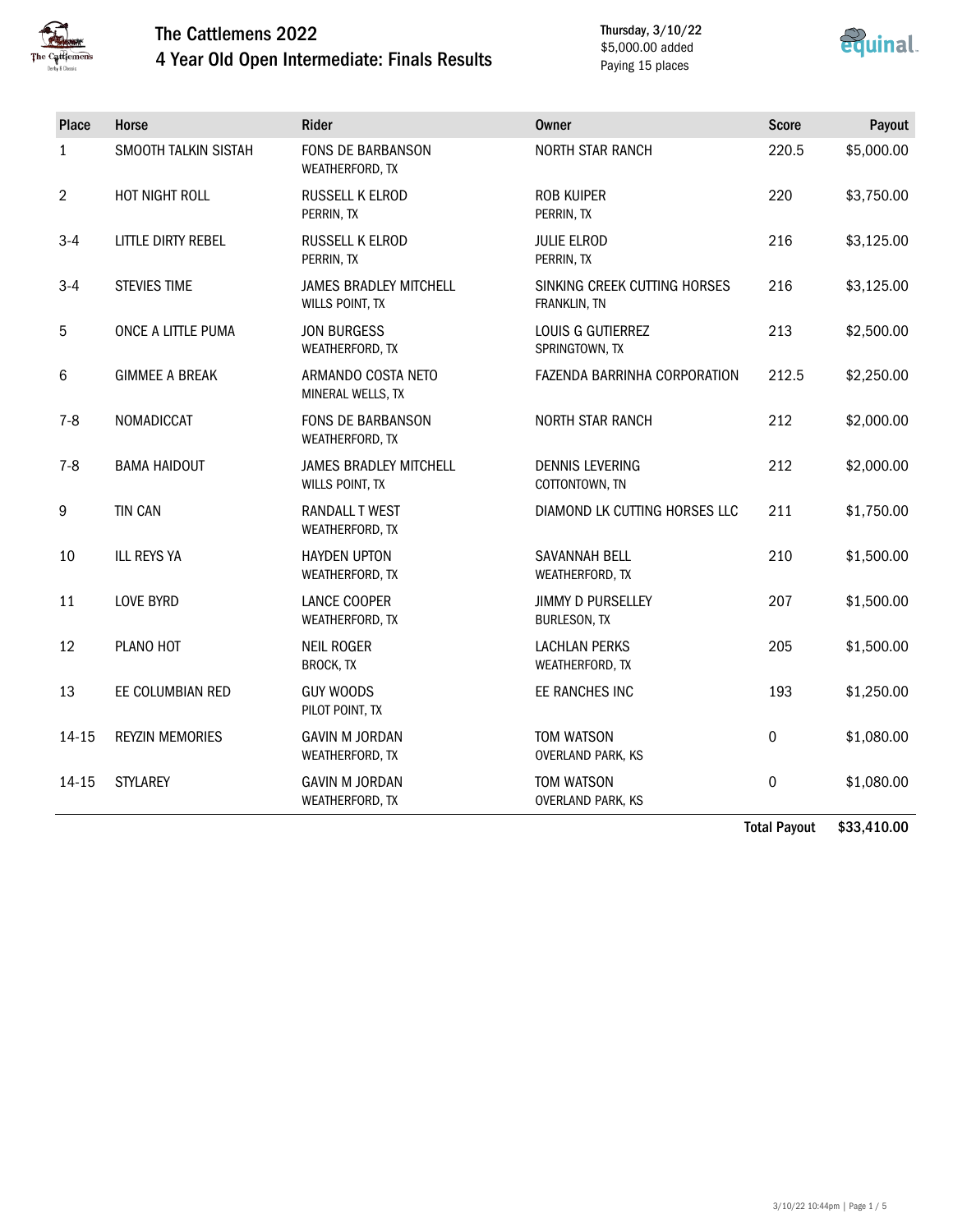

#### The Cattlemens 2022

Thursday, 3/10/22 Paying 4 places



4 Year Old Open Intermediate: Finals: Gelding Results

| <b>Place</b> | Horse               | <b>Rider</b>                                     | Owner                                    | <b>Score</b> | Payout     |
|--------------|---------------------|--------------------------------------------------|------------------------------------------|--------------|------------|
|              | <b>BAMA HAIDOUT</b> | <b>JAMES BRADLEY MITCHELL</b><br>WILLS POINT, TX | <b>DENNIS LEVERING</b><br>COTTONTOWN, TN | 212          | \$2,352.00 |
| 2            | LOVE BYRD           | LANCE COOPER<br>WEATHERFORD, TX                  | JIMMY D PURSELLEY<br><b>BURLESON, TX</b> | 207          | \$1,764.00 |
|              | DONT STOPP THE REYN | NICK O'DELL<br>FORT SCOTT, KS                    | REGAN & REYLY PLENDL PARTNRSHP           |              | \$1,176.00 |
| 4            | <b>REYZIN BETS</b>  | LINDY BURCH<br><b>WEATHERFORD, TX</b>            | OXBOW RANCH                              |              | \$588.00   |

Total Payout \$5,880.00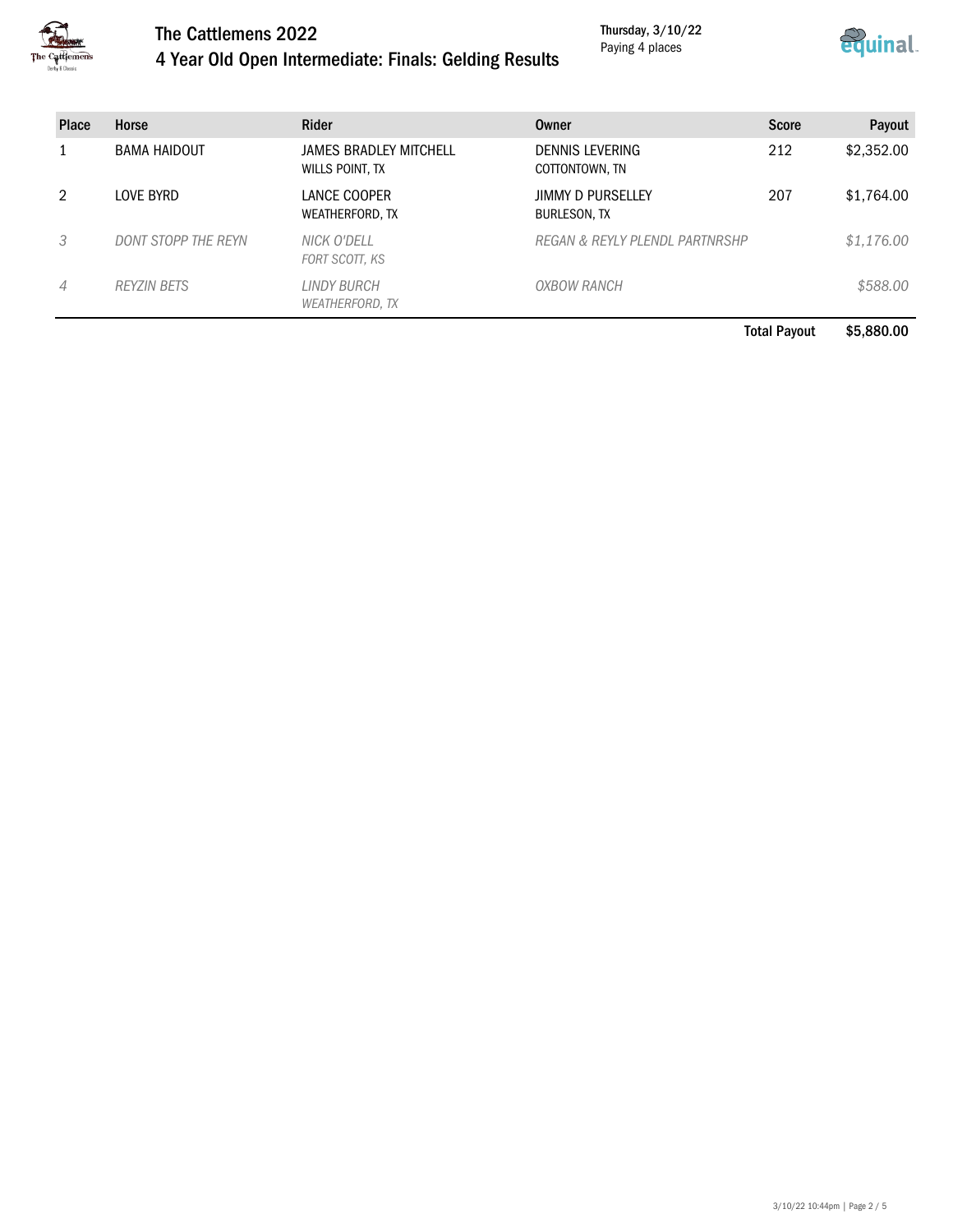

#### The Cattlemens 2022

4 Year Old Open Intermediate: Finals: \$25K Novice **Results** 

Thursday, 3/10/22 Paying 7 places



| <b>Place</b> | Horse                     | <b>Rider</b>                                            | <b>Owner</b>                                    | <b>Score</b> | Payout     |
|--------------|---------------------------|---------------------------------------------------------|-------------------------------------------------|--------------|------------|
| 1            | SMOOTH TALKIN SISTAH      | <b>FONS DE BARBANSON</b><br>WEATHERFORD, TX             | <b>NORTH STAR RANCH</b>                         | 220.5        | \$3,841.60 |
| 2            | <b>HOT NIGHT ROLL</b>     | RUSSELL K ELROD<br>PERRIN, TX                           | ROB KUIPER<br>PERRIN, TX                        | 220          | \$3,155.60 |
| $3 - 4$      | <b>LITTLE DIRTY REBEL</b> | <b>RUSSELL K ELROD</b><br>PERRIN, TX                    | <b>JULIE ELROD</b><br>PERRIN, TX                | 216          | \$1,920.80 |
| $3 - 4$      | <b>STEVIES TIME</b>       | <b>JAMES BRADLEY MITCHELL</b><br><b>WILLS POINT, TX</b> | SINKING CREEK CUTTING HORSES<br>FRANKLIN, TN    | 216          | \$1,920.80 |
| 5            | ONCE A LITTLE PUMA        | <b>JON BURGESS</b><br>WEATHERFORD, TX                   | <b>LOUIS G GUTIERREZ</b><br>SPRINGTOWN, TX      | 213          | \$1,234.80 |
| 6            | NOMADICCAT                | <b>FONS DE BARBANSON</b><br>WEATHERFORD, TX             | <b>NORTH STAR RANCH</b>                         | 212          | \$960.40   |
| 7            | TIN CAN                   | <b>RANDALL T WEST</b><br>WEATHERFORD, TX                | DIAMOND LK CUTTING HORSES LLC                   | 211          | \$686.00   |
| 8            | <b>LOVE BYRD</b>          | LANCE COOPER<br>WEATHERFORD, TX                         | <b>JIMMY D PURSELLEY</b><br><b>BURLESON, TX</b> | 207          | \$0.00     |
| 9            | PLANO HOT                 | <b>NEIL ROGER</b><br>BROCK, TX                          | <b>LACHLAN PERKS</b><br>WEATHERFORD, TX         | 205          | \$0.00     |

Total Payout \$13,720.00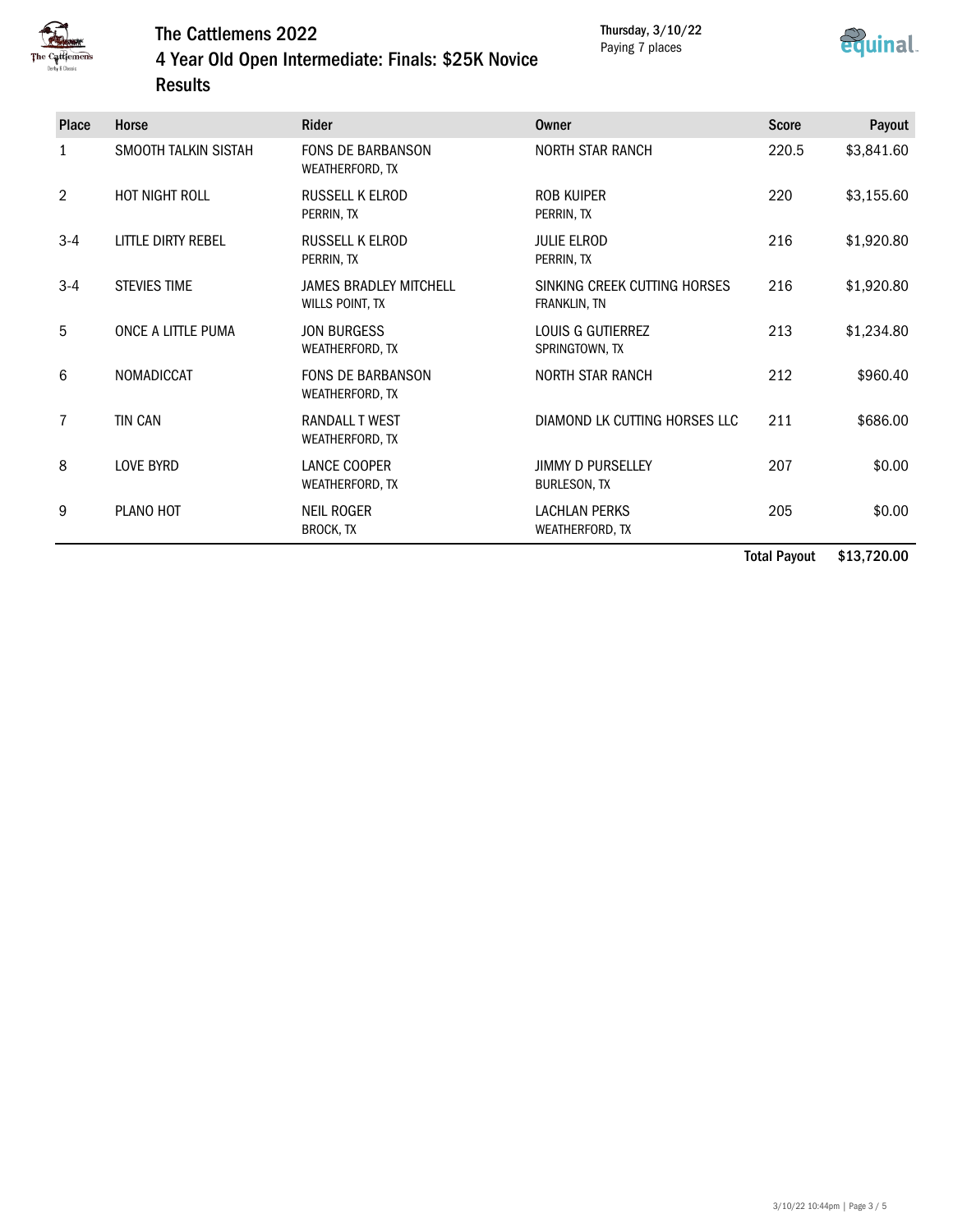

### The Cattlemens 2022 4 Year Old Open Intermediate: Finals: Chrome Cash **Results**

Thursday, 3/10/22 Paying 2 places



| <b>Place</b> | Horse                                            | Rider                                 | Owner                             | <b>Score</b> | Payout     |
|--------------|--------------------------------------------------|---------------------------------------|-----------------------------------|--------------|------------|
|              | LOVE BYRD                                        | LANCE COOPER<br>WEATHERFORD, TX       | JIMMY D PURSELLEY<br>BURLESON, TX | 207          | \$1,670.00 |
|              | MUSTARD SEED<br>S: HIGH BROW CAT<br>D: KD SHORTY | <i>CANDACE RYLAND</i><br>GRANBURY, TX | TEN/27 RANCH                      |              | \$980.00   |

Total Payout \$2,650.00